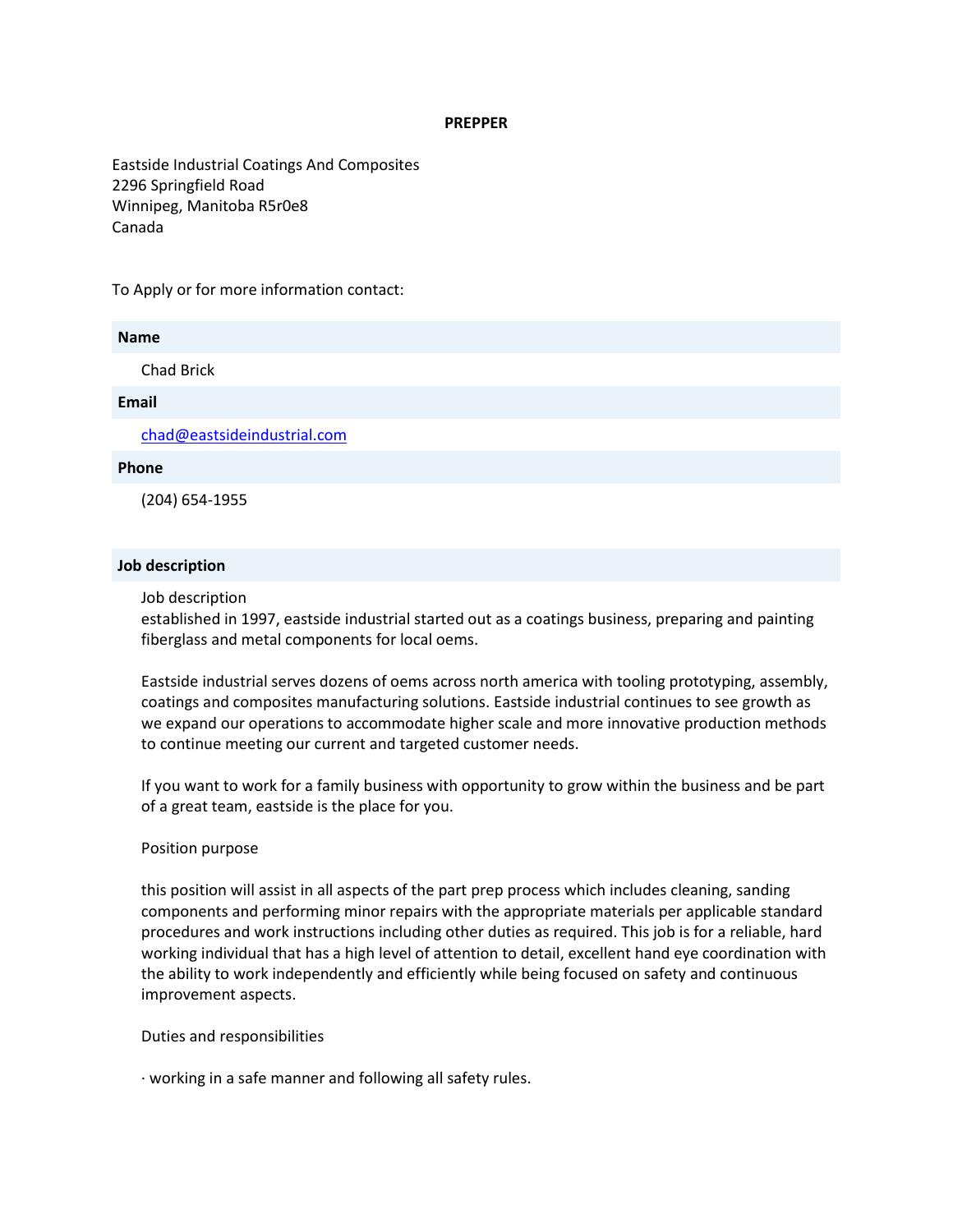· ability to wear half face respirator while performing work tasks

· collect parts and required prep from storage location / racks and place on workstation for processing

· inspect parts to ensure part meets required specifications to process.

· utilizing pneumatic tools, sand, patch and clean the part to designated requirements

· transport completed parts to the next work station or holding area.

· ensure the flow of work orders is maintained as directed by following schedule and proper staging of jobs

· complete assigned work within given timeframe and according to specifications

· keep all work areas including part storage area clean and organized, emptying scrap and garbage containers as necessary

· cleaning and maintaining work tools such as sander and repair tools

· cleaning and maintaining safety equipment such as respirators and dust masks.

· maintain all quality standards in accordance with the specifications for each job in order to meet customer requirements

· performs additional duties as deemed necessary

· takes initiative and is a self starter

· ability to prioritize and handle multiple duties/projects at one time, work independently with minimal supervision, and resolve conflict in a professional manner.

· maintains open communication and a team-oriented work environment with all departments and all levels of personnel

· demonstrates flexibility and professionalism throughout the day

· adhere to all start / end times including break and lunch schedules

· willingness to work in other areas of the facility as required

qualifications / experience / required skills

· preferred: high school diploma or ged from an accredited school system or program

· preferred: 6 months of related experience in an industrial manufacturing environment